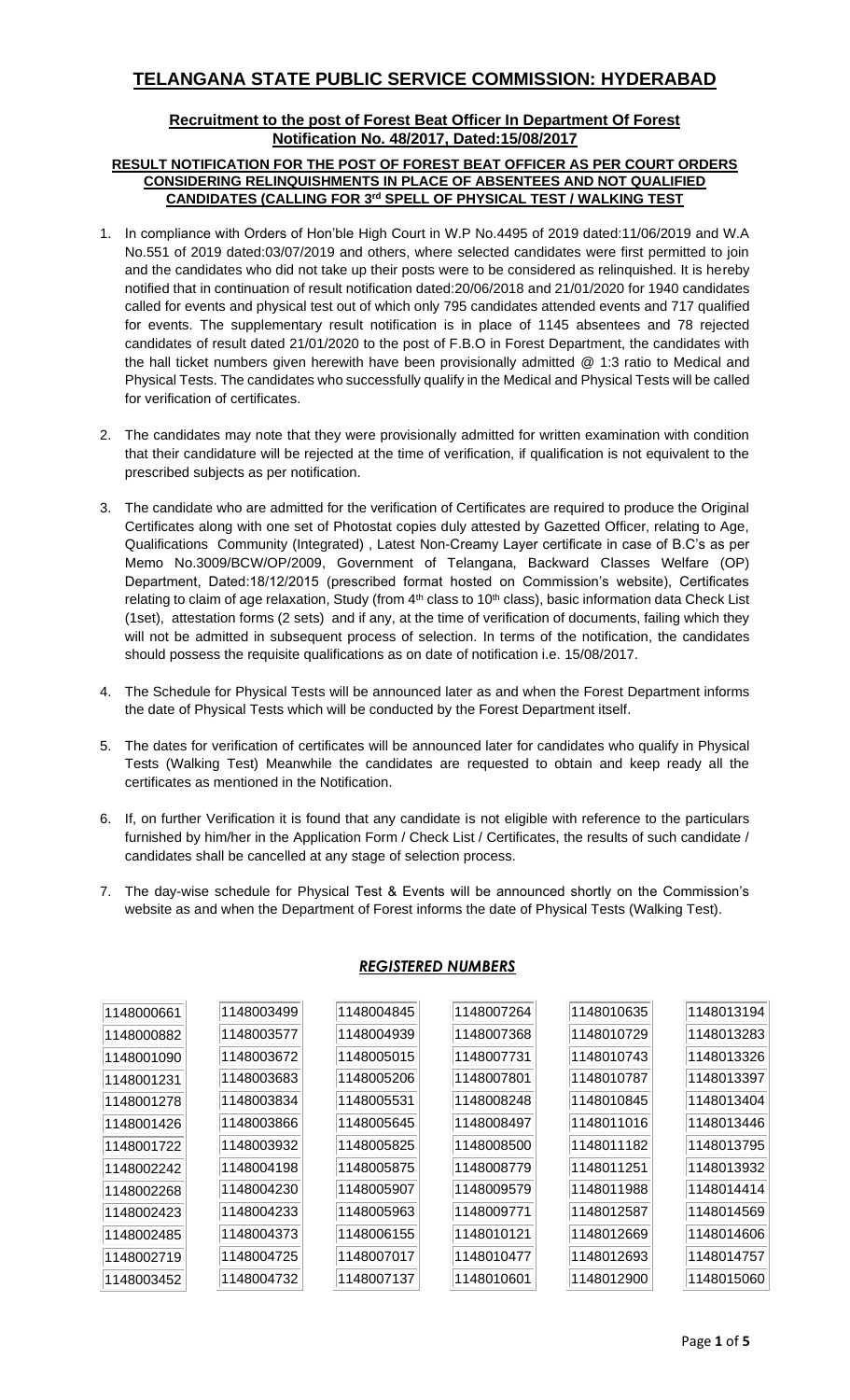| 1148016575 | 1248003655 | 1248027437 | 1348009062 | 1348048025 | 1348068541 |
|------------|------------|------------|------------|------------|------------|
| 1148016679 | 1248003701 | 1248027596 | 1348009694 | 1348049442 | 1348068795 |
| 1148016742 | 1248003864 | 1248028441 | 1348011101 | 1348049622 | 1348068912 |
| 1148016861 | 1248004508 | 1248028480 | 1348011419 | 1348049759 | 1448000282 |
| 1148017275 | 1248004858 | 1248028520 | 1348011506 | 1348049782 | 1448000742 |
| 1148017365 | 1248005052 | 1248029311 | 1348011798 | 1348049814 | 1448000844 |
| 1148017554 | 1248005667 | 1248029659 | 1348012250 | 1348050120 | 1448001010 |
| 1148017610 | 1248005921 | 1248029850 | 1348012933 | 1348050699 | 1448001612 |
| 1148017794 | 1248006971 | 1248029888 | 1348014047 | 1348050863 | 1448001626 |
| 1148017838 | 1248006976 | 1248030634 | 1348015985 | 1348051581 | 1448001664 |
| 1148017859 | 1248007199 | 1248030712 | 1348016674 | 1348051891 | 1448001707 |
| 1148018075 | 1248007213 | 1248030897 | 1348016954 | 1348052040 | 1448001912 |
| 1148018098 | 1248008854 | 1248031220 | 1348017998 | 1348052206 | 1448001950 |
| 1148018118 | 1248009276 | 1248031249 | 1348023774 | 1348052305 | 1448002207 |
| 1148018241 | 1248009451 | 1248031449 | 1348023888 | 1348052512 | 1448002321 |
| 1148018275 | 1248009496 | 1248032042 | 1348024266 | 1348054076 | 1448002521 |
| 1148018545 | 1248009736 | 1248032118 | 1348024695 | 1348054248 | 1448002562 |
| 1148019317 | 1248010133 | 1248032862 | 1348024803 | 1348054543 | 1448002845 |
| 1148019360 | 1248011156 | 1248032928 | 1348026172 | 1348054691 | 1448002921 |
| 1148020441 | 1248011255 | 1248033046 | 1348027771 | 1348055082 | 1448002929 |
| 1148020871 | 1248011468 | 1248033309 | 1348032704 | 1348055837 | 1448003426 |
| 1148021033 | 1248012310 | 1248033369 | 1348033090 | 1348056075 | 1448004025 |
| 1148021170 | 1248013629 | 1248033600 | 1348033146 | 1348056570 | 1448004164 |
| 1148021203 | 1248014143 | 1248033623 | 1348033721 | 1348057084 | 1448004432 |
| 1148021293 | 1248014469 | 1248034014 | 1348034058 | 1348057351 | 1448004536 |
| 1148022000 | 1248015817 | 1248034058 | 1348034617 | 1348057746 | 1448005109 |
| 1148022549 | 1248016035 | 1248034074 | 1348035142 | 1348057963 | 1448005415 |
| 1148022888 | 1248016411 | 1248034399 | 1348035639 | 1348059008 | 1448005549 |
| 1148023344 | 1248016605 | 1248034438 | 1348035885 | 1348059785 | 1448005794 |
| 1148023417 | 1248016818 | 1248034526 | 1348036060 | 1348060222 | 1448006018 |
| 1148023724 | 1248017572 | 1248034941 | 1348036255 | 1348060373 | 1448006048 |
| 1148023837 | 1248018966 | 1248035216 | 1348036661 | 1348060911 | 1448006274 |
| 1148023867 | 1248020959 | 1248035246 | 1348036765 | 1348062059 | 1448006292 |
| 1148023901 | 1248020991 | 1248035496 | 1348036820 | 1348062122 | 1448006505 |
| 1148024058 | 1248021117 | 1248035716 | 1348037890 | 1348062450 | 1448006530 |
| 1148024407 | 1248021473 | 1248035921 | 1348038397 | 1348062762 | 1448006774 |
| 1148024981 | 1248021829 | 1248035928 | 1348038581 | 1348062970 | 1448007043 |
| 1148025141 | 1248022024 | 1348000914 | 1348038937 | 1348063742 | 1448007084 |
| 1148025418 | 1248022405 | 1348001152 | 1348039352 | 1348063783 | 1448007093 |
| 1148025545 | 1248022414 | 1348001673 | 1348039708 | 1348064089 | 1448007593 |
| 1148025548 | 1248022589 | 1348002261 | 1348040905 | 1348064221 | 1448007599 |
| 1148025864 | 1248022815 | 1348003185 | 1348041029 | 1348064594 | 1448007816 |
| 1148026161 | 1248022904 | 1348004592 | 1348041656 | 1348064859 | 1448008207 |
| 1148026371 | 1248023006 | 1348004983 | 1348042272 | 1348065023 | 1448008377 |
| 1148026500 | 1248023058 | 1348005403 | 1348042596 | 1348065129 | 1448008544 |
| 1148026509 | 1248024075 | 1348005862 | 1348043240 | 1348065350 | 1448008863 |
| 1148026640 | 1248024279 | 1348005992 | 1348043408 | 1348065669 | 1448009020 |
| 1148026675 | 1248024895 | 1348006256 | 1348044299 | 1348066183 | 1448009481 |
| 1148026686 | 1248025466 | 1348006294 | 1348045752 | 1348066279 | 1448009740 |
| 1248000280 | 1248026010 | 1348006729 | 1348045932 | 1348066952 | 1448010336 |
| 1248001107 | 1248026098 | 1348006843 | 1348046510 | 1348067029 | 1448010394 |
| 1248002804 | 1248027112 | 1348006855 | 1348047204 | 1348067584 | 1448010439 |
| 1248002944 | 1248027289 | 1348008059 | 1348047429 | 1348067676 | 1448010858 |
| 1248002999 | 1248027356 | 1348008374 | 1348047508 | 1348068158 | 1448010891 |
| 1248003028 | 1248027386 | 1348008530 | 1348047602 | 1348068366 | 1448011106 |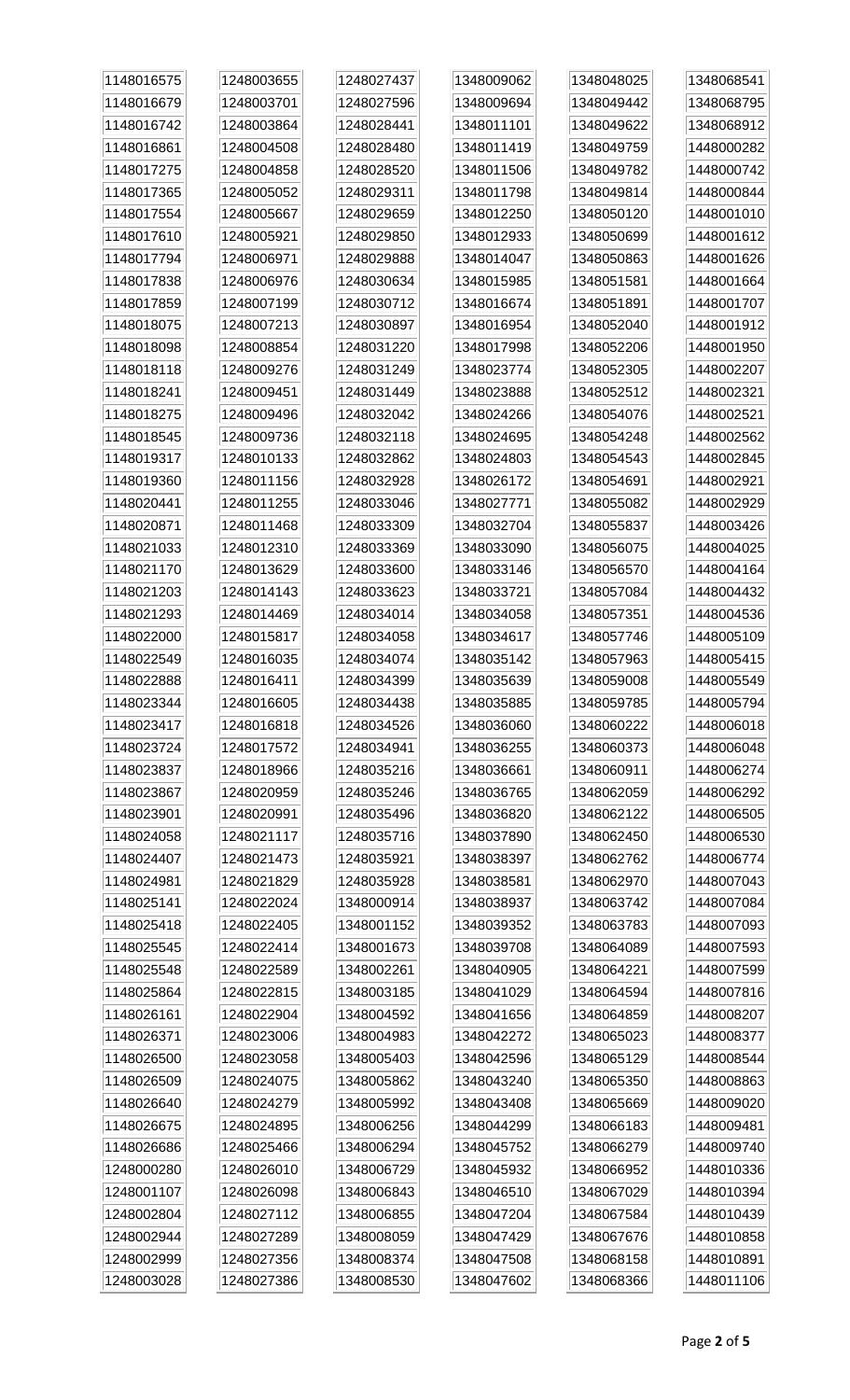| 1448011290 | 1448033319 | 1448061819 | 1548024158 | 1548045224 | 1748012608 |
|------------|------------|------------|------------|------------|------------|
| 1448011759 | 1448033407 | 1448062028 | 1548024207 | 1548045973 | 1748013641 |
| 1448011894 | 1448033893 | 1448062103 | 1548024346 | 1548048287 | 1748013973 |
| 1448012352 | 1448034199 | 1448062244 | 1548024542 | 1548048541 | 1748014066 |
| 1448012641 | 1448035036 | 1448062652 | 1548027668 | 1648001042 | 1748015437 |
| 1448012824 | 1448036153 | 1448062669 | 1548028543 | 1648001658 | 1748017026 |
| 1448013673 | 1448036421 | 1448063300 | 1548028990 | 1648001854 | 1748017287 |
| 1448013954 | 1448036427 | 1448064086 | 1548029077 | 1648002533 | 1748017912 |
| 1448014366 | 1448036512 | 1448064240 | 1548029408 | 1648003180 | 1748018971 |
| 1448014708 | 1448036732 | 1448064330 | 1548030519 | 1648003265 | 1748019145 |
| 1448014858 | 1448036792 | 1448064742 | 1548031153 | 1648004381 | 1748019568 |
| 1448016299 | 1448036821 | 1448064962 | 1548031361 | 1648005364 | 1748021685 |
| 1448016910 | 1448037018 | 1548001164 | 1548031709 | 1648007568 | 1748022318 |
| 1448017397 | 1448039272 | 1548002994 | 1548032422 | 1648007569 | 1748022339 |
| 1448017512 | 1448039957 | 1548003030 | 1548032708 | 1648007779 | 1748024569 |
| 1448017821 | 1448041170 | 1548003876 | 1548033276 | 1648007971 | 1848000507 |
| 1448018005 | 1448041854 | 1548004123 | 1548033518 | 1648008548 | 1848000907 |
| 1448018061 | 1448042343 | 1548004296 | 1548035026 | 1648008653 | 1848000908 |
| 1448018500 | 1448042461 | 1548004443 | 1548035206 | 1648008706 | 1848001181 |
| 1448018551 | 1448042541 | 1548004767 | 1548035326 | 1648008844 | 1848001301 |
| 1448018583 | 1448042938 | 1548005070 | 1548035800 | 1648009003 | 1848001405 |
| 1448018860 | 1448043150 | 1548005483 | 1548035865 | 1648009866 | 1848002958 |
| 1448018993 | 1448043675 | 1548005873 | 1548036050 | 1648010894 | 1848003276 |
| 1448019244 | 1448045090 | 1548006136 | 1548036080 | 1648012997 | 1848003766 |
| 1448019338 | 1448045193 | 1548006450 | 1548036566 | 1648013012 | 1848004374 |
| 1448019370 | 1448045858 | 1548006521 | 1548037081 | 1648013293 | 1848005247 |
| 1448019627 | 1448045986 | 1548006541 | 1548037150 | 1648013364 | 1848005447 |
| 1448019738 | 1448046378 | 1548008139 | 1548037610 | 1648013464 | 1848005469 |
| 1448019903 | 1448046466 | 1548008309 | 1548038308 | 1648013674 | 1848005650 |
| 1448020629 | 1448046514 | 1548008866 | 1548038361 | 1648014274 | 1848006272 |
| 1448021214 | 1448046666 | 1548009097 | 1548038441 | 1648015210 | 1848007119 |
| 1448021216 | 1448046853 | 1548009264 | 1548038925 | 1648017080 | 1848007146 |
| 1448021358 | 1448047104 | 1548010058 | 1548038986 | 1648019507 | 1848008173 |
| 1448021455 | 1448047664 | 1548010133 | 1548039338 | 1648023290 | 1848008177 |
| 1448022142 | 1448047666 | 1548010294 | 1548039669 | 1648029596 | 1848008717 |
| 1448022298 | 1448047725 | 1548010746 | 1548039994 | 1648032255 | 1848008878 |
| 1448022505 | 1448048032 | 1548011490 | 1548040194 | 1648032278 | 1848008921 |
| 1448023079 | 1448048213 | 1548011571 | 1548040348 | 1648032842 | 1848008960 |
| 1448023287 | 1448048924 | 1548012203 | 1548040509 | 1648033787 | 1848009737 |
| 1448023438 | 1448049309 | 1548013653 | 1548040682 | 1648034009 | 1848010219 |
| 1448023633 | 1448051869 | 1548014850 | 1548041163 | 1648038521 | 1848010389 |
| 1448024271 | 1448052210 | 1548016792 | 1548042019 | 1648038883 | 1848010472 |
| 1448026180 | 1448052445 | 1548018136 | 1548042153 | 1648039654 | 1848010613 |
| 1448026409 | 1448054246 | 1548018472 | 1548042521 | 1648039742 | 1848010780 |
| 1448027121 | 1448054661 | 1548019564 | 1548042803 | 1748001081 | 1848010940 |
| 1448027237 | 1448055051 | 1548020334 | 1548042984 | 1748001203 | 1848011018 |
| 1448027512 | 1448055072 | 1548021359 | 1548043341 | 1748002424 | 1848011207 |
| 1448027523 | 1448055278 | 1548021496 | 1548043474 | 1748005560 | 1848011292 |
| 1448028430 | 1448055668 | 1548021830 | 1548043688 | 1748005581 | 1848011514 |
| 1448029641 | 1448055851 | 1548022395 | 1548043941 | 1748010159 | 1848011871 |
| 1448029667 | 1448056203 | 1548022829 | 1548044090 | 1748010261 | 1848012248 |
| 1448029870 | 1448056687 | 1548022839 | 1548044161 | 1748010338 | 1848012320 |
| 1448030864 | 1448057841 | 1548022873 | 1548044341 | 1748010694 | 1848012463 |
| 1448031146 | 1448058969 | 1548023217 | 1548044409 | 1748011613 | 1848012489 |
| 1448032460 | 1448061674 | 1548023613 | 1548044803 | 1748011702 | 1848012527 |
|            |            |            |            |            |            |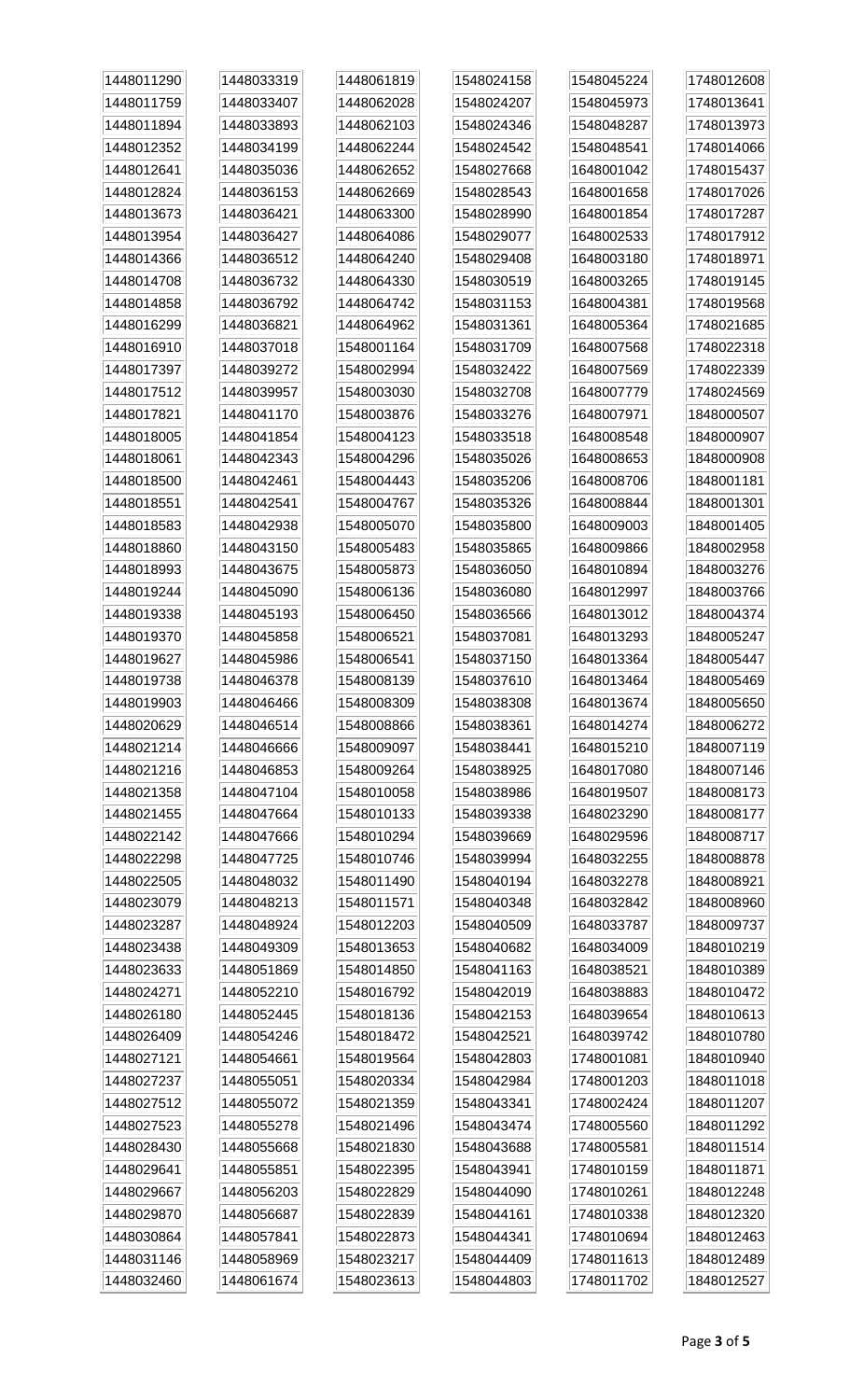| 1848012866 | 1948012307 | 1948046288 | 1948059573 | 1948075263 | 1948089402 |
|------------|------------|------------|------------|------------|------------|
| 1848012920 | 1948012711 | 1948046304 | 1948059605 | 1948076068 | 1948089588 |
| 1848012969 | 1948012864 | 1948046520 | 1948059689 | 1948077130 | 1948089735 |
| 1848013089 | 1948013619 | 1948046762 | 1948060066 | 1948077215 | 1948089775 |
| 1848013139 | 1948013734 | 1948046825 | 1948060153 | 1948077256 | 1948090429 |
| 1848013293 | 1948015470 | 1948047038 | 1948060314 | 1948077331 | 1948091334 |
| 1848013311 | 1948016907 | 1948047071 | 1948061036 | 1948077392 | 1948091821 |
| 1848013411 | 1948017324 | 1948047649 | 1948061525 | 1948077855 | 1948092234 |
| 1848013516 | 1948017973 | 1948047671 | 1948061787 | 1948077912 | 1948092288 |
| 1848014716 | 1948019760 | 1948047947 | 1948061792 | 1948078032 | 1948093373 |
| 1848017398 | 1948019789 | 1948048249 | 1948062016 | 1948078434 | 1948093389 |
| 1848017653 | 1948020301 | 1948048945 | 1948062038 | 1948078537 | 1948093421 |
| 1848017769 | 1948020797 | 1948049502 | 1948062352 | 1948078879 | 1948093631 |
| 1848018095 | 1948023941 | 1948049602 | 1948062519 | 1948079414 | 1948093665 |
| 1848018361 | 1948024109 | 1948049922 | 1948062832 | 1948079811 | 1948093804 |
| 1848018407 | 1948024142 | 1948050172 | 1948063162 | 1948080207 | 1948094114 |
| 1848018435 | 1948025735 | 1948050209 | 1948064347 | 1948080295 | 1948094383 |
| 1848021477 | 1948026316 | 1948050272 | 1948065062 | 1948080531 | 1948094848 |
| 1848023675 | 1948026530 | 1948050452 | 1948066516 | 1948081004 | 1948095435 |
| 1848024137 | 1948026638 | 1948050572 | 1948066692 | 1948081371 | 1948095477 |
| 1848024311 | 1948026974 | 1948050615 | 1948066826 | 1948081750 | 1948095754 |
| 1848026903 | 1948027214 | 1948050675 | 1948066831 | 1948082050 | 1948096817 |
| 1848027174 | 1948027431 | 1948050822 | 1948066984 | 1948082277 | 1948096845 |
| 1848030356 | 1948027880 | 1948051011 | 1948067700 | 1948082616 | 1948097627 |
| 1848030689 | 1948028048 | 1948051121 | 1948068306 | 1948082912 | 1948097767 |
| 1848030767 | 1948028056 | 1948051668 | 1948068531 | 1948082998 | 1948097992 |
| 1848030803 | 1948028180 | 1948052071 | 1948068608 | 1948083145 | 1948098067 |
| 1848031013 | 1948028190 | 1948052169 | 1948068658 | 1948083452 | 1948098084 |
| 1848031382 | 1948029001 | 1948052215 | 1948069062 | 1948083622 | 1948098526 |
| 1848035408 | 1948029644 | 1948052328 | 1948070128 | 1948083655 | 1948099298 |
| 1848036314 | 1948030574 | 1948052342 | 1948070323 | 1948084219 | 1948099595 |
| 1848037295 | 1948030722 | 1948052473 | 1948070461 | 1948084731 | 1948099622 |
| 1848039274 | 1948031118 | 1948052747 | 1948071493 | 1948084896 | 1948099732 |
| 1848040215 | 1948031756 | 1948052813 | 1948071607 | 1948085141 | 1948100203 |
| 1848043695 | 1948032016 | 1948053453 | 1948071729 | 1948085184 | 1948100224 |
| 1848044001 | 1948032020 | 1948054722 | 1948071796 | 1948085243 | 1948100349 |
| 1848044455 | 1948032721 | 1948054759 | 1948071867 | 1948085360 | 1948100381 |
| 1948000165 | 1948032931 | 1948055227 | 1948071914 | 1948085912 | 1948100920 |
| 1948000483 | 1948033046 | 1948055390 | 1948072078 | 1948085956 | 1948100951 |
| 1948000666 | 1948033512 | 1948055391 | 1948072339 | 1948086093 | 1948101018 |
| 1948000704 | 1948033690 | 1948055622 | 1948072379 | 1948086678 | 1948101033 |
| 1948001191 | 1948034554 | 1948056137 | 1948072856 | 1948086699 | 1948101043 |
| 1948001516 | 1948034707 | 1948056182 | 1948073092 | 1948086969 | 1948101133 |
| 1948001531 | 1948034799 | 1948056262 | 1948073276 | 1948087458 | 1948101416 |
| 1948002294 | 1948035804 | 1948056700 | 1948073311 | 1948087726 | 1948102966 |
| 1948003932 | 1948036194 | 1948056965 | 1948073385 | 1948087970 | 1948103127 |
| 1948004632 | 1948037146 | 1948057225 | 1948073536 | 1948087999 | 1948103129 |
| 1948004954 | 1948038200 | 1948057442 | 1948073677 | 1948088074 | 1948104509 |
| 1948007425 | 1948038420 | 1948057447 | 1948074076 | 1948088234 | 1948104554 |
| 1948007635 | 1948040121 | 1948057798 | 1948074250 | 1948088236 | 1948104654 |
| 1948008851 | 1948042960 | 1948057995 | 1948074648 | 1948088639 | 1948104702 |
| 1948009001 | 1948043098 | 1948057996 | 1948074815 | 1948088859 | 1948104906 |
| 1948009938 | 1948044806 | 1948058202 | 1948074879 | 1948088959 | 1948105400 |
| 1948010103 | 1948045399 | 1948058335 | 1948075047 | 1948089015 | 1948105604 |
| 1948011706 | 1948045508 | 1948059147 | 1948075085 | 1948089093 | 1948106399 |
|            |            |            |            |            |            |